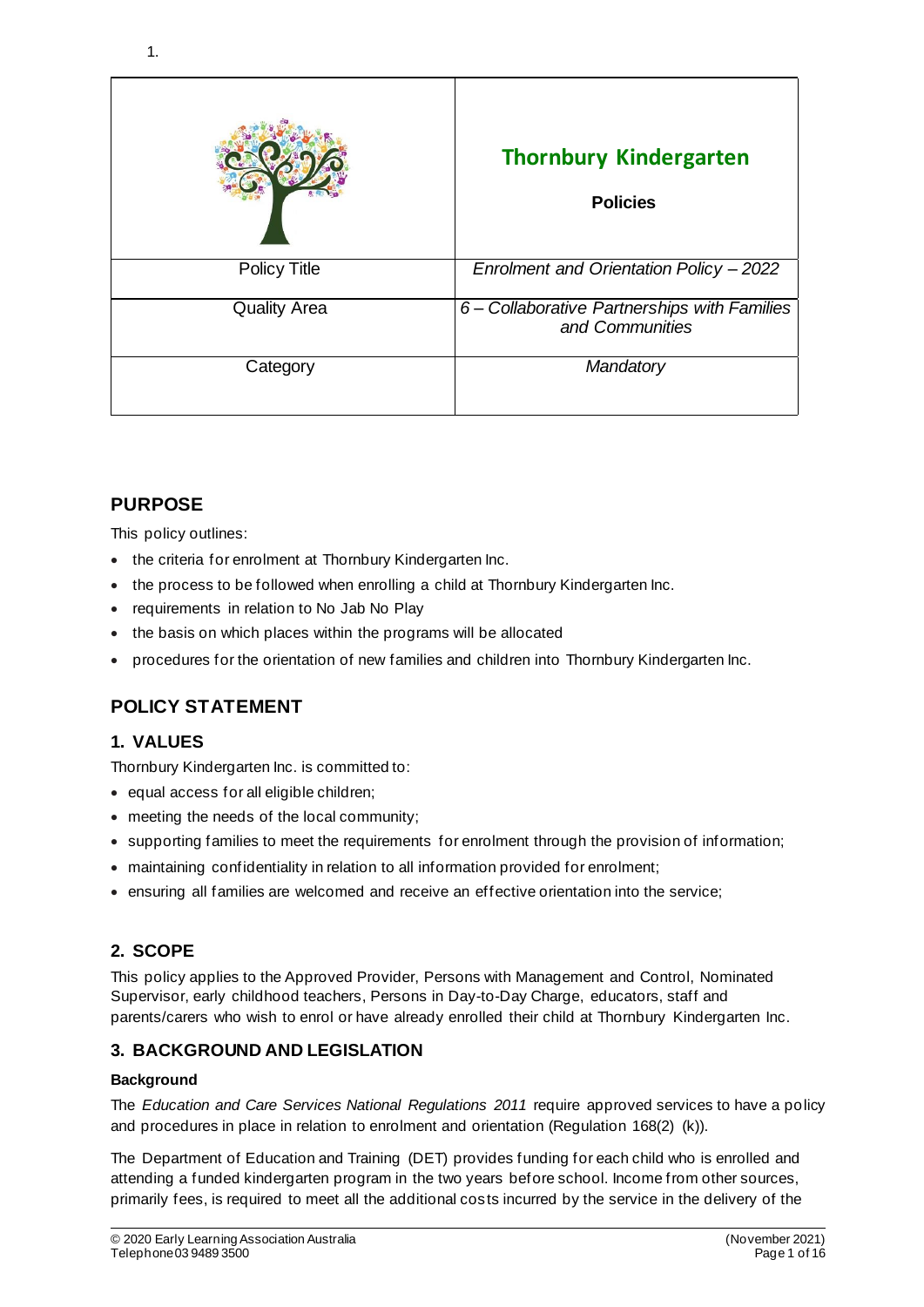1.

children's program. In addition, the Kindergarten Fee Subsidy (refer to *Definitions*) enables eligible children to attend a funded kindergarten program free of charge in the two years before school.

DET also funds Early Start Kindergarten for three-year-old Aboriginal and Torres Strait Islander children, children known to Child Protection, and children of refugee and asylum seeker backgrounds to access 15 hours per week of kindergarten programs at no cost as outlined in *The Kindergarten Funding Guide* (refer to *Sources*).

Regulation 168(2) (n) of *Education and Care Services National Regulations 2011* requires that funded services have a comprehensive written fees policy, and the content of this policy must be communicated to families. The policy must include a written statement about the fees to be charged and the payment process. All families must be informed of applicable term and annual fees at the time of enrolment. Services must also advise eligible families of the Kindergarten Fee Subsidy arrangements. The fees charged must comply with the Kindergarten Fee Subsidy requirements (refer to *Definitions) and* be responsive to the local community and the viability of the service. *The Kindergarten Funding Guide* (refer to *Sources*) outlines the criteria to be covered in the policy.

Where demand is higher than availability, Approved Providers must adhere to their eligibility and priority of access criteria (refer to *Definitions* and *Attachment 1*) in order to allocate the available places. The criteria used to determine the allocation of places takes account of the requirements set out in *The Kindergarten Funding Guide* (refer to *Sources)*, the service's philosophy, values and beliefs, and the provisions of the *Equal Opportunity Act 2010*. The Victorian Government requires funded organisations to ensure that their policies and procedures promote equal opportunity for all children. Services participating in central enrolment schemes are required to comply with the enrolment procedures of that scheme.

Immunisations are an effective means of reducing the risk of vaccine preventable diseases. Early childhood education and care services which are regulated under the *Education and Care Services National Law Act* 2010 and *Education and Care Services National Regulations 2011* have legislative responsibilities under the *Public Health and Wellbeing Act 2008* to only offer a confirmed place in their programs to children with an Australian Immunisation Register (AIR) Immunisation History Statement (refer to *Definitions)*. To meet the Child Care Subsidy immunisation requirements, children must be immunised according to the National Immunisation Program Schedule (refer to *Sources*) set out by the Australian Government Department of Health.

### **Legislation and standards**

Relevant legislation and standards include but are not limited to:

- *A New Tax System (Family Assistance) (Administration) Act 1999*
- *Charter of Human Rights and Responsibilities Act 2006* (Vic)
- *Children, Youth and Families Act 2005* (Vic)
- *Child Wellbeing and Safety Act 2005* (Vic)
- *Disability Discrimination Act 1992* (Cth)
- *Education and Care Services National Law Act 2010*
- *Education and Care Services National Regulations 2011*: Regulations 160, 161, 162, 168, 170, 171, 177, 181, 183
- *Equal Opportunity Act 2010* (Vic)
- *Family Assistance Legislation Amendment (Jobs for Families Child Care Package) Act 2017*
- *National Quality Standard*, Quality Area 6: Collaborative Partnerships with Families and **Communities**
- *Public Health and Wellbeing Act 2008* (Vic)
- *Public Health and Wellbeing Regulations 2019* (Vic)
- *Sex Discrimination Act 1984* (Cth)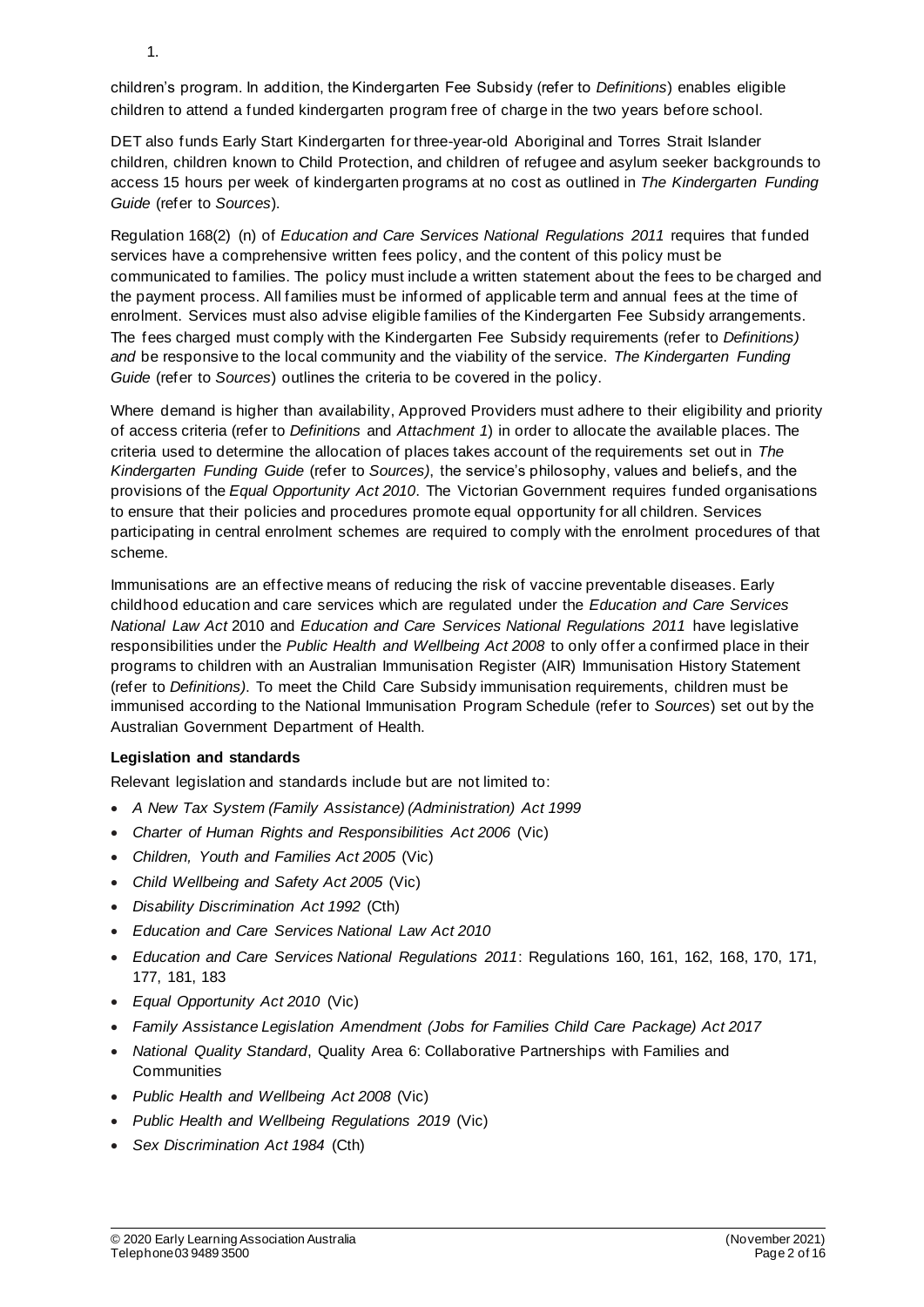### **4. DEFINITIONS**

The terms defined in this section relate specifically to this policy. For commonly used terms e.g. Approved Provider, Nominated Supervisor, Regulatory Authority etc. refer to the *General Definitions* section of this manual.

**Australian Immunisation Register (AIR) Immunisation History Statement:** is the only form of acceptable evidence of immunisation. The AIR is a national register administered by Medicare that records all vaccinations given in Australia, including to children. Parents/carers must provide a copy of their most recent AIR Immunisation History Statement, which shows that the child is up to date with their immunisations upon enrolment and when a child has received or been due to receive a vaccination while attending the service. In the case of medical contraindication, an authorised medical practitioner completes and signs a Medical Exemption Form and supplies it to the AIR. In order to confirm enrolment, the Immunisation History Statement must show the child is up to date with the vaccines they can have, medical contraindication and indicate the due date for the next vaccinations the child is able to receive in the future if applicable.

**Authorised nominee:** (In relation to this policy) is a person who has been given written authority by the parents/carers of a child to collect that child from the education and care service. These details will be on the child's enrolment form.

The National Law and National Regulations do not specify a minimum age limit for an authorised nominee. Each service will need to consider a risk assessment on an individual basis to determine if a person under the age of 18 is able to be an authorised nominee and, if so, what constitutes the minimum acceptable age at that service.

**Children with additional needs:** Children whose development or physical condition requires specialist support or children who may need additional support due to language, cultural or economic circumstances (refer to *Inclusion and Equity Policy*).

**Deferral:** When a child does not attend in the 2022 year when they are eligible for a funded kindergarten place or is officially withdrawn from a service prior to the April data collection.

**Eligible child:** as defined by the Kindergarten Funding Guide: for a three-year-old kindergarten program: a child who is at least three years old on April 30<sup>th</sup> in the year of enrolment and is enrolled in a funded three-year-old kindergarten program and not enrolled at a funded kindergarten program at another service. For four-year-old kindergarten program: a child who is at least four years old on April 30<sup>th</sup> in the year of enrolment; enrolled for at least 15 hours per week or 600 hours per year in a fouryear-old program and not enrolled at a funded kindergarten program at another service. Any child that is enrolled in an early childhood and education and care service must have an AIR Immunisat ion History Statement that indicate that the child is fully vaccinated for their age or who qualify for the 16-weeks grace period.

**Non-refundable enrolment administration fee:** A payment to cover administrative costs associated with the processing of a child's enrolment application for a place in a program at the service.

**Enrolment application form:** A form to apply for a place at the service (see *Attachment 3: Sample Enrolment Application Form*)

**Enrolment record:** The collection of documents which contains information on each child as required under the National Regulations (Regulations 160, 161, 162) including but not limited to parent details; emergency contacts; authorised nominee; details of any court orders; and health information including immunisation status. Enrolment records are stored securely in the service due to their confidential nature.

**Fees:** A charge for a place within a program at the service.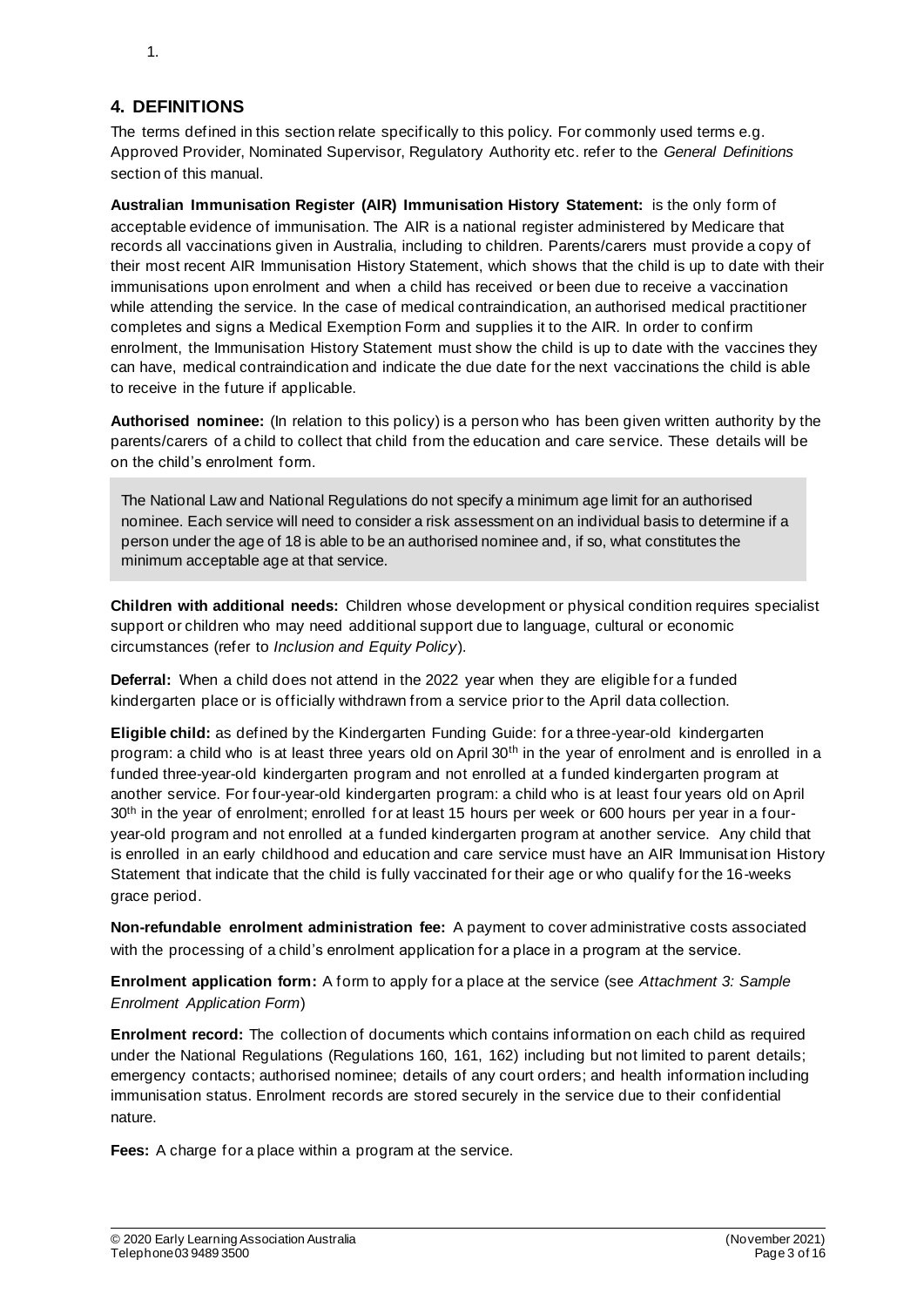**Grace period:** allows specific categories of children of families experiencing vulnerability and disadvantage to enrol and attend the service without an AIR Immunisation History Statement (refer to *Definitions*) or when the statement is assessed as not being up-to-date. Services complete the grace period eligibility form with families during enrolment, and keep a copy with the child's enrolment record. The 16-week grace period starts on the first day of the child's attendance at the service. During the grace period, the service is required to take reasonable steps to obtain the AIR Immunisation History Statement (refer to *Definitions*) and to encourage families to access immunisation services.

**Priority of access:** in instances where more eligible children apply for a place at a service than there are places available, the service must allocate spaces using the criteria outlined in *The Kindergarten Funding Guide* (*see Attachment 1: Eligibility and priority of access criteria for a three and four-year-old funder kindergarten program*).

# **5. SOURCES AND RELATED POLICIES**

### **Sources**

- Australian Childhood Immunisation Register: www.humanservices.gov.au/customer/services/medicare/australian-childhood-immunisation-register
- Australian Government Department of Health, *National Immunisation Program Schedule*: https://www.health.gov.au/health-topics/immunisation/immunisation-throughout-life/nationalimmunisation-program-schedule
- Department of Health and Human Services, *Immunisation enrolment toolkit for early childhood education and care service*: https://www2.health.vic.gov.au/public-health/immunisation/vaccinationchildren/no-jab-no-play/immunisation-enrolment-toolkit
- *Guide to the Education and Care Services National Law and the Education and Care Services National Regulations 2011*: www.acecqa.gov.au/
- *Guide to the National Quality Standard*: www.acecqa.gov.au/
- *The Kindergarten Funding Guide (Department of Education and Training)*: www.education.vic.gov.au/childhood/providers/funding/Pages/kinderfundingcriteria.aspx
- Victorian Department of Health: www.health.vic.gov.au/immunisation
- http://www.darebin.vic.gov.au/-/media/cityofdarebin/Files/Darebin-Living/CommunitySupport/FamiliesandChildren/ChildrensServices/Child - Care/DarebinChildCareGuide2018.ashx?la=en

### **Service policies**

- *Acceptance and Refusal of Authorisations Policy*
- *Complaints and Grievances Policy*
- *Dealing with Infectious Disease Policy*
- *Inclusion and Equity Policy*
- *Privacy and Confidentiality Policy*

# **PROCEDURES**

### **The Approved Provider or Persons with Management and Control is responsible for:**

- determining the criteria for priority of access to programs at Thornbury Kindergarten Inc., as described in The Kindergarten Funding Guide; and the service's philosophy (refer also to Attachment 1 – Eligibility and priority of access criteria for three and four-year-old funded kindergarten program);
- considering any barriers to access that may exist, developing procedures that ensure all eligible families are aware of, and are able to access, an early childhood program;
- complying with the *Inclusion and Equity Policy*;
- appointing a person to be responsible for the enrolment process and the day-to-day implementation of this policy (refer also to Attachment 2 – General enrolment procedures and Attachment 3 – Sample enrolment application form);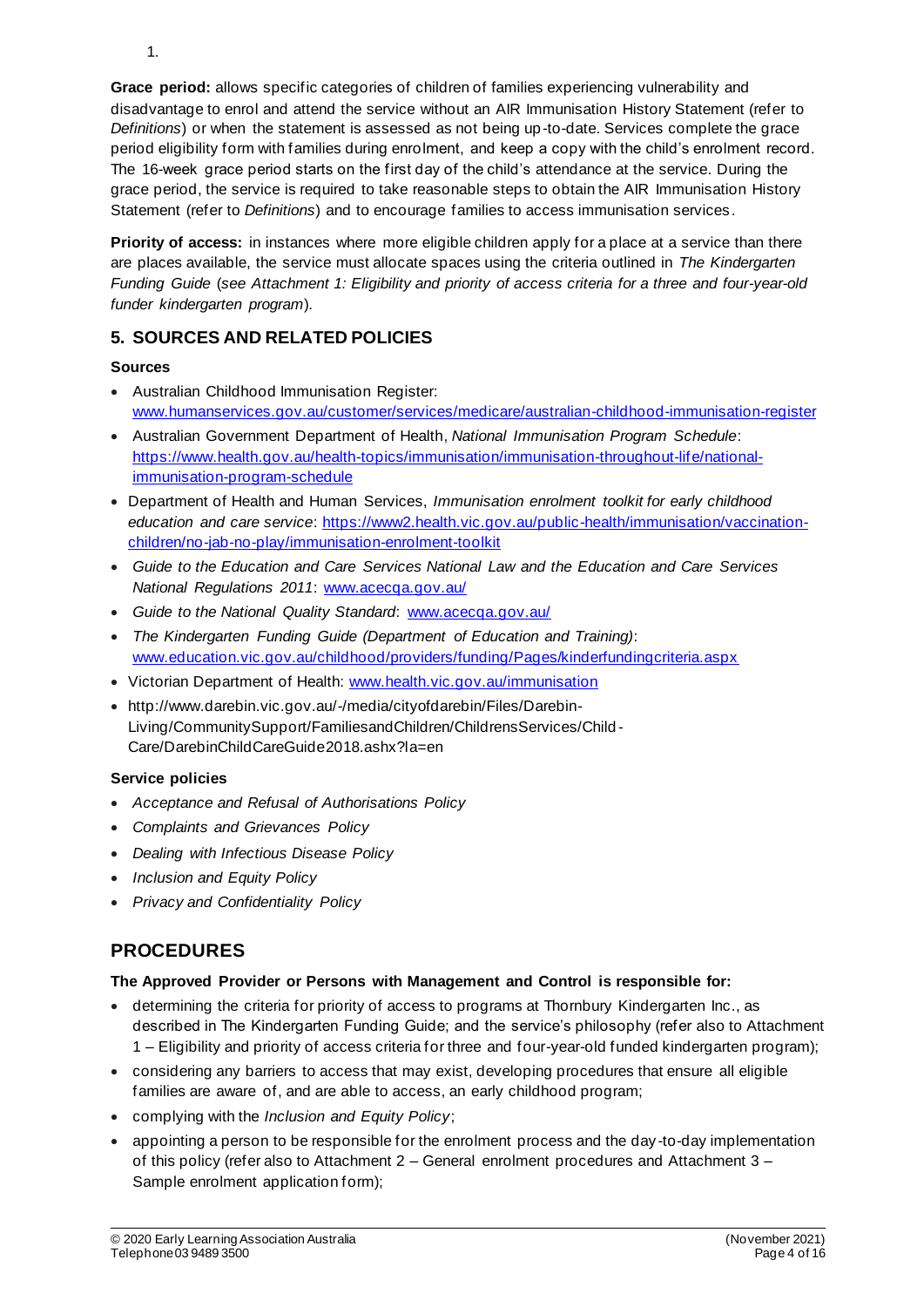- 1.
- providing opportunities (in consultation with the Nominated Supervisor and educators) for interested families to attend the service during operational hours to observe the program and become familiar with the service prior to their child commencing in the program;
- providing parents/carers with information about the requirements of the law for enrolment, locating and accessing immunisation services and obtaining the AIR Immunisation History Statement (refer to *Definitions*) required for enrolment information;
- ensuring parents/carers are only offered a tentative place until the AIR Immunisation History Statement (refer to *Definitions*) has been assessed as being acceptable or the child has been assessed as eligible for the grace period;
- assessing the child's immunisation documentation as defined by the *Immunisation Enrolment Toolkit for early childhood education and care services* prior to enrolment to determine if the child's vaccination status complies with requirements or whether the child is eligible for the 16-week grace period (refer to *Definitions*);
- ensuring that only children whose AIR Immunisation History Statement (refer to *Definitions*) has been assessed as being acceptable or who are eligible for the grace period (refer to *Definitions*) have a confirmed place in the program;
- advising parents/carers who do not have an AIR Immunisation History Statement (refer to *Definitions*) and who are not eligible for the grace period that their children are not able to attend the service and referring them to immunisation services (see Attachment 4 – Letter for parents/carers without acceptable immunisation documentation);
- taking reasonable steps to obtain an up-to-date AIR Immunisation History Statement (refer to *Definitions*) from a parent/carer of a child enrolled under a grace period within 16 weeks from when the child begins attending (Note: the child can continue to attend the service if acceptable immunisation documentation is not obtained);
- taking reasonable steps to obtain an up-to-date AIR Immunisation History Statement (refer to *Definitions*) from all parents/carers after enrolment, twice per calendar year, timing reminders to comply with the maximum seven-month interval (Public Health and Wellbeing Regulation 107, Public Health and Wellbeing Act 2008 Section 143E);
- ensuring that the enrolment record (refer to *Definitions*) complies with the requirements of Regulations 160, 161, 162 and that it effectively meets the management requirements of the service;
- ensuring that enrolment records (refer to *Definitions)* are stored in a safe and secure place, and kept for three years after the last date on which the child was educated and cared for by the service (Regulation 183 (1a) (2d);
- ensuring that the orientation program and plans meet the individual needs of children and families, and comply with DET funding criteria;
- reviewing the orientation processes for new families and children to ensure the objectives of this policy are met;
- ensuring that parents/carers of a child attending the service can enter the service premises at any time whilst the child is being educated and cared for, except where this may pose a risk to the safety of children or staff, or conflict with any duty of the Approved Provider, Nominated Supervisor or educators under the Law (Regulation 157).

### **The Nominated Supervisor, Persons in Day-to-Day Charge and early childhood teachers are responsible for:**

- reviewing enrolment applications to identify children with additional needs (refer to *Definitions* and the *Inclusion and Equity Policy*);
- responding to parent/carer enquiries regarding their child's readiness for the program that they are considering enrolling their child in;
- discussing the individual child's needs with parents/carers and developing an orientation program to assist them to settle into the program;
- encouraging parents/carers to:
	- − stay with their child as long as required during the settling in period;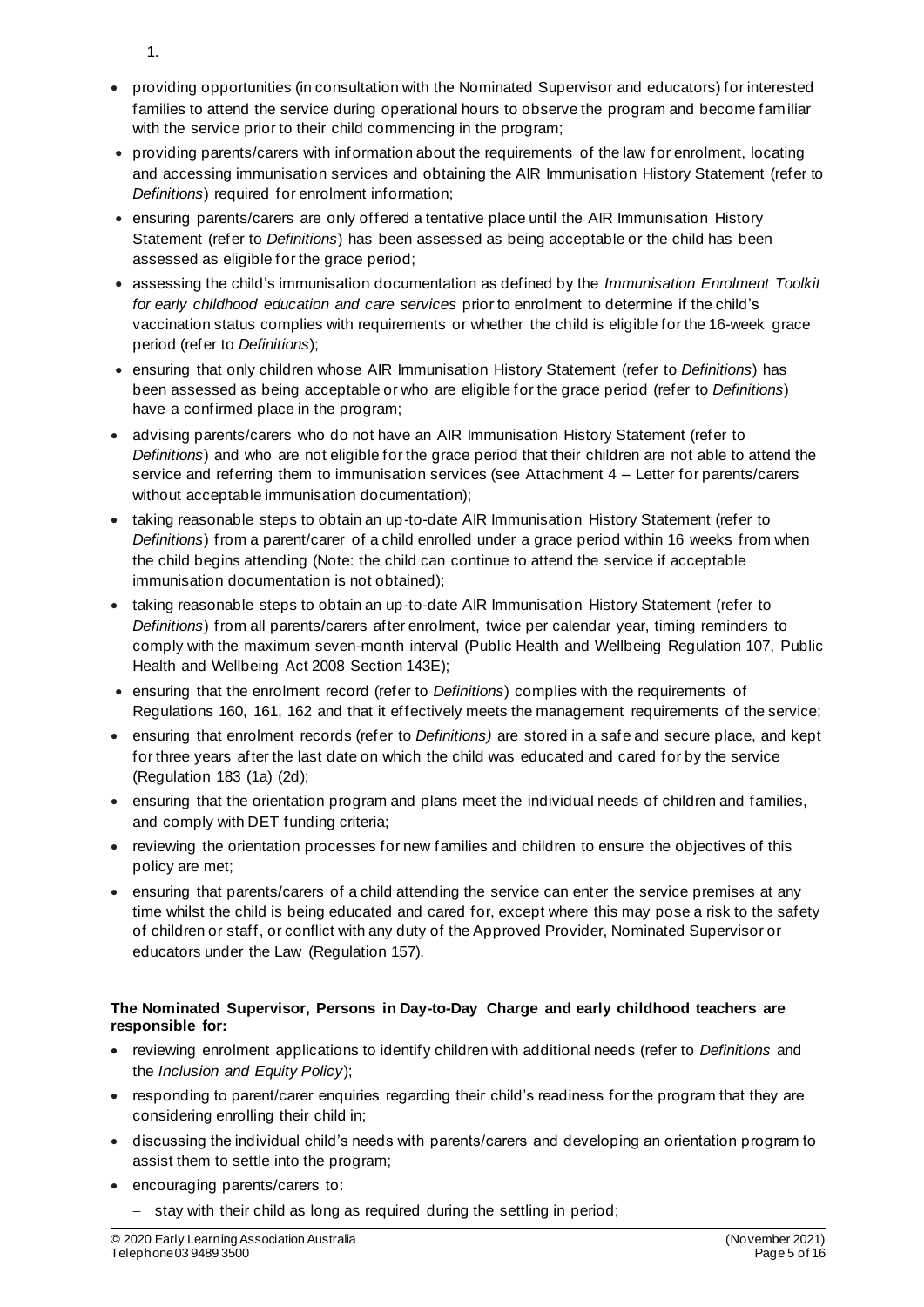- 1.
- − make contact with educators at the service, when required;
- assisting parents/carers to develop and maintain a routine for saying goodbye to their child;
- sharing information with parents/carers concerning their child's progress with regard to settling in to the service;
- discussing support services for children with parents/carers, where required.

#### **All educators are responsible for:**

- responding to enrolment enquiries on a day-to-day basis and referring people to the person responsible for the enrolment process, as required;
- providing parents/carers with information about the requirements of the law for enrolment, locating and accessing immunisation services and obtaining AIR Immunisation History Statement (refer to *Definitions*) required for enrolment;
- developing strategies to assist new families to:
	- − feel welcomed into the service;
	- − become familiar with service policies and procedures;
	- − share information about their family beliefs, values and culture;
	- − share their understanding of their child's strengths, interests, abilities and needs;
	- − discuss the values and expectations they hold in relation to their child's learning.
- providing comfort and reassurance to children who are showing signs of distress when separating from family members;
- complying with the service's *Privacy and Confidentiality Policy* in relation to the collection and management of a child's enrolment information.

#### **Parents/carers are responsible for:**

- reading and complying with this *Enrolment and Orientation Policy;*
- completing the enrolment application form and the enrolment record prior to their child's commencement at the service and providing AIR Immunisation History Statement (refer to *Definitions*) of their child's immunisation status;
- where a child is eligible for the 16 weeks grace period, ensuring that the child's immunisations are updated in line with the schedule and providing an up-t- date AIR Immunisation History Statement (refer to *Definitions*) to the service;
- ensuring that all other required information is provided to the service;
- updating information by notifying the service of any changes as they occur.

### **Volunteers and students, while at the service, are responsible for following this policy and its procedures.**

# **EVALUATION**

In order to assess whether the values and purposes of the policy have been achieved, the Approved Provider will:

- regularly seek feedback from everyone affected by the policy regarding its effectiveness
- monitor the implementation, compliance, complaints and incidents in relation to this policy
- keep the policy up to date with current legislation, research, policy and best practice
- revise the policy and procedures as part of the service's policy review cycle, or as required
- notify parents/carers at least 14 days before making any changes to this policy or its procedures.Attachments
- Attachment 1: Eligibility and priority of access criteria for three and four-year-old kindergarten program
- Attachment 2: General enrolment procedures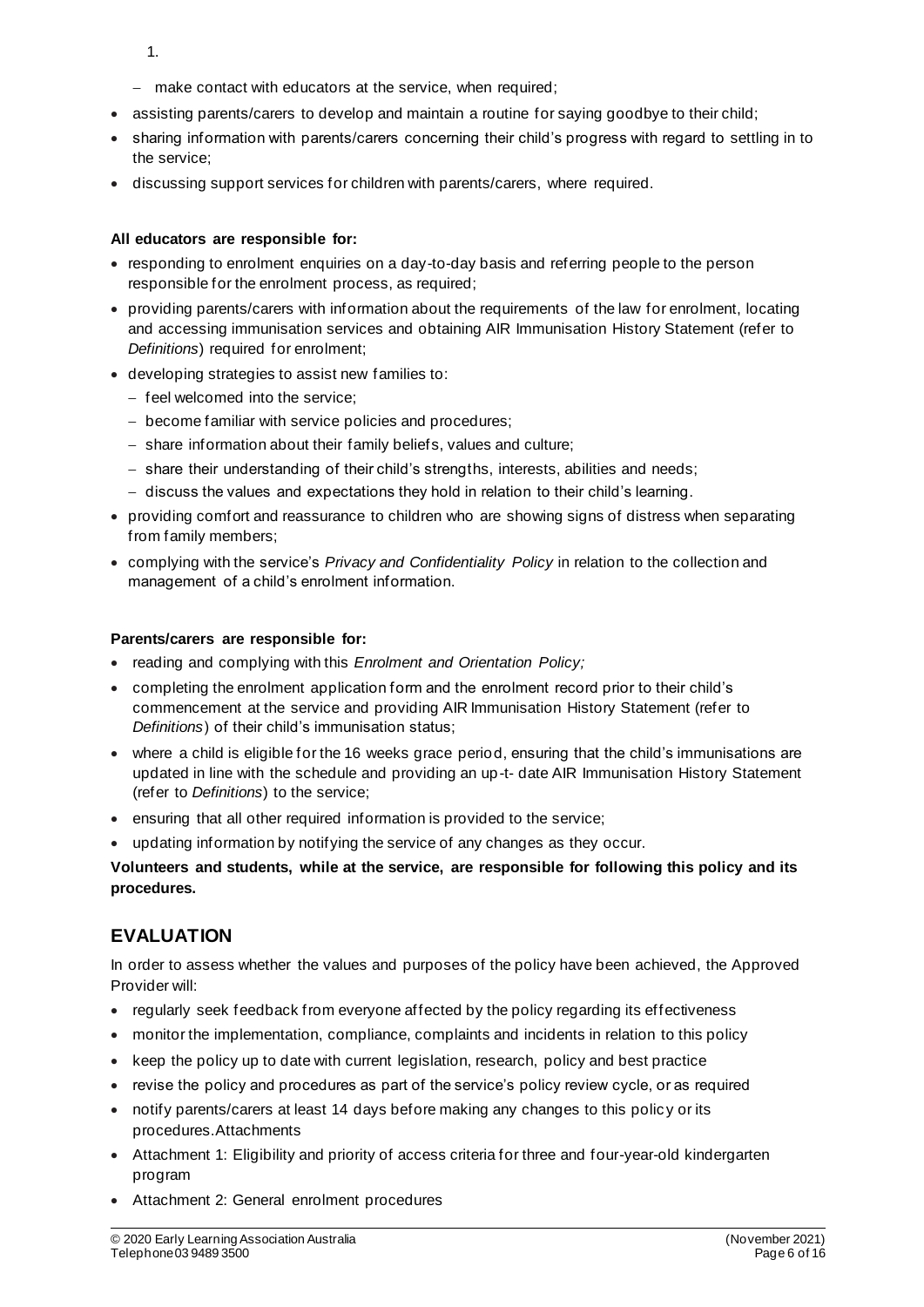1.

- Attachment 3: Sample Enrolment Application Form
- Attachment 4: Sample online enrolment form
- Attachment 5: Letter for parents/carers without acceptable immunisation documentation

## **AUTHORISATION**

This policy was adopted by the Approved Provider of Thornbury Kindergarten Inc. on 12/11/2021

**REVIEW DATE:** 01/12/2022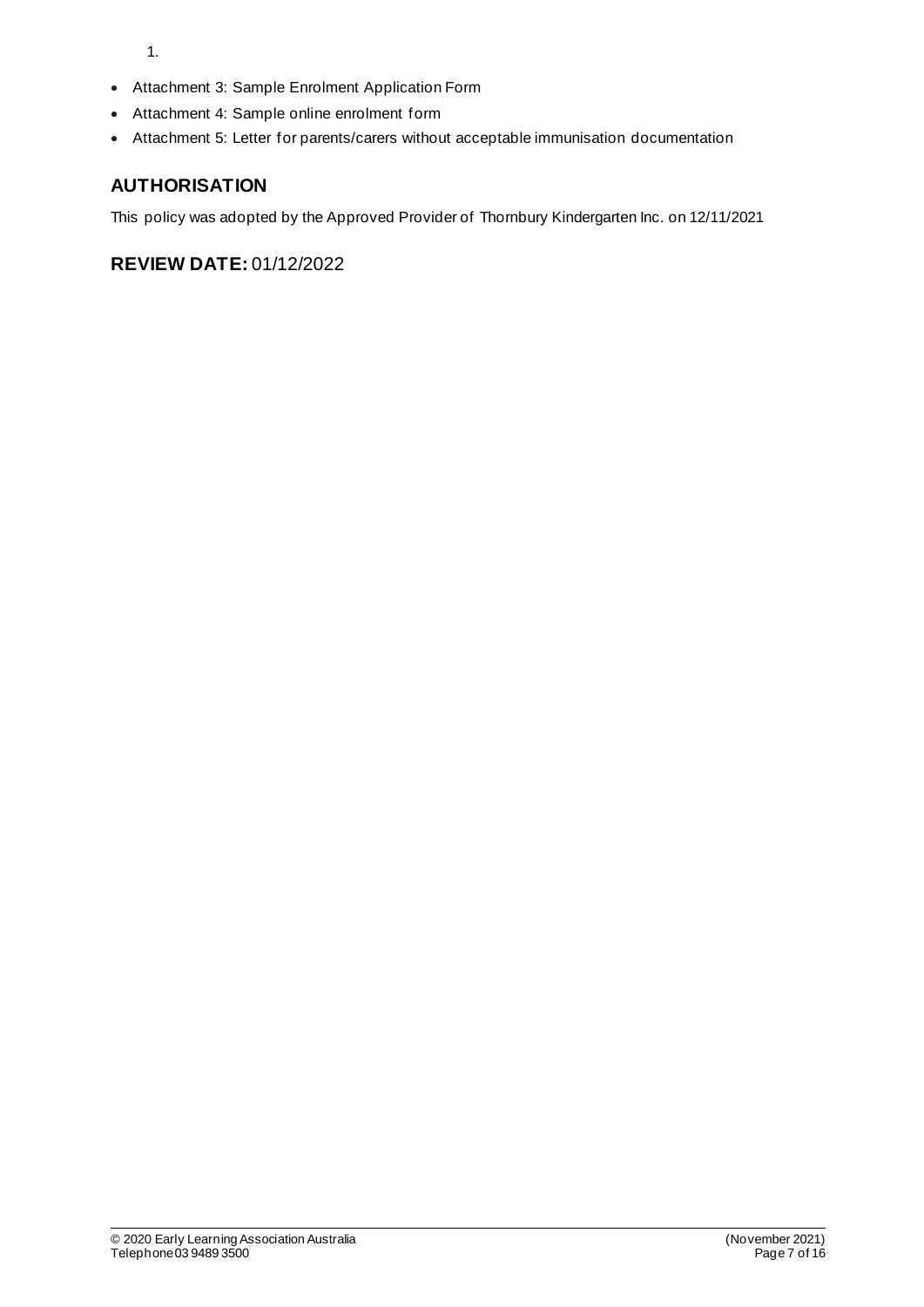## **ATTACHMENT 1**

### **Eligibility and priority of access criteria for a funded kindergarten three and four-yearold program**

The Approved Provider must notify all families of the priority of access policy that applies when they enrol their child.

In instances where more eligible children apply for a place at a kindergarten service than there are places available, services must:

- prioritise children based on the DET criteria listed below
- work with other local kindergarten services and the regional Department office to ensure all eligible children have access to a kindergarten place.

These criteria must be used by the Approved Provider when prioritising enrolments. Funding guidance is available from the Department's regional offices if required.

Service providers should build flexibility into their enrolment processes that consider the circumstances of families from priority groups.

If participating in a central enrolment scheme, the priority of access for that scheme will be implemented.

Services must first apply the DET's Priority of Access criteria, and following this may apply locally developed criteria, as per examples below.

| <b>DET's Priority of Access</b><br>criteria                                                                                                                                                                                                                                                                      | Process that could be used to verify need(s)                                                                                                                                                                                                                                                                                                                                                                  |
|------------------------------------------------------------------------------------------------------------------------------------------------------------------------------------------------------------------------------------------------------------------------------------------------------------------|---------------------------------------------------------------------------------------------------------------------------------------------------------------------------------------------------------------------------------------------------------------------------------------------------------------------------------------------------------------------------------------------------------------|
| Children at risk of abuse or<br>neglect, including children in<br>Out-of-Home Care                                                                                                                                                                                                                               | The child is:<br>attending a three-year-old kindergarten program through<br>Early Start Kindergarten* or Access to Early Learning, or is<br>referred by:<br>- Child Protection<br>- Child and family services (family services referral and<br>support team, Child FIRST/integrated family<br>services/Services Connect case worker)<br>- Maternal and Child Health nurse, or<br>- Out-of-Home Care provider  |
| <b>Aboriginal and/or Torres Strait</b><br><b>Islander children</b>                                                                                                                                                                                                                                               | • As part of the enrolment process, service providers must<br>respectfully ask families 'is your child Aboriginal and/or<br>Torres Strait Islander?' and record this information in KIM.                                                                                                                                                                                                                      |
| Children eligible for the<br><b>Kindergarten Fee Subsidy</b>                                                                                                                                                                                                                                                     | • A child or parent holds a Commonwealth Health Care Card,<br>Pensioner Concession Card, Veteran's Affairs Card, or<br>• Multiple birth children (triplets, quadruplets).<br>• Asylum seekers and refugee children                                                                                                                                                                                            |
| Children with additional needs,<br>defined as children who:<br>require additional<br>assistance in order to fully<br>participate in the<br>kindergarten program<br>require a combination of<br>services which are<br>individually planned<br>have an identified specific<br>disability or developmental<br>delay | The child:<br>• is assessed as having delays in two or more areas and is<br>declared eligible for a second funded year of kindergarten<br>• holds a Child Disability Health Care Card<br>has previously been approved for Kindergarten Inclusion<br>Support Package, or referred by:<br>- the National Disability Insurance Scheme<br>- Early Childhood Intervention Service<br>- Preschool Field Officer, or |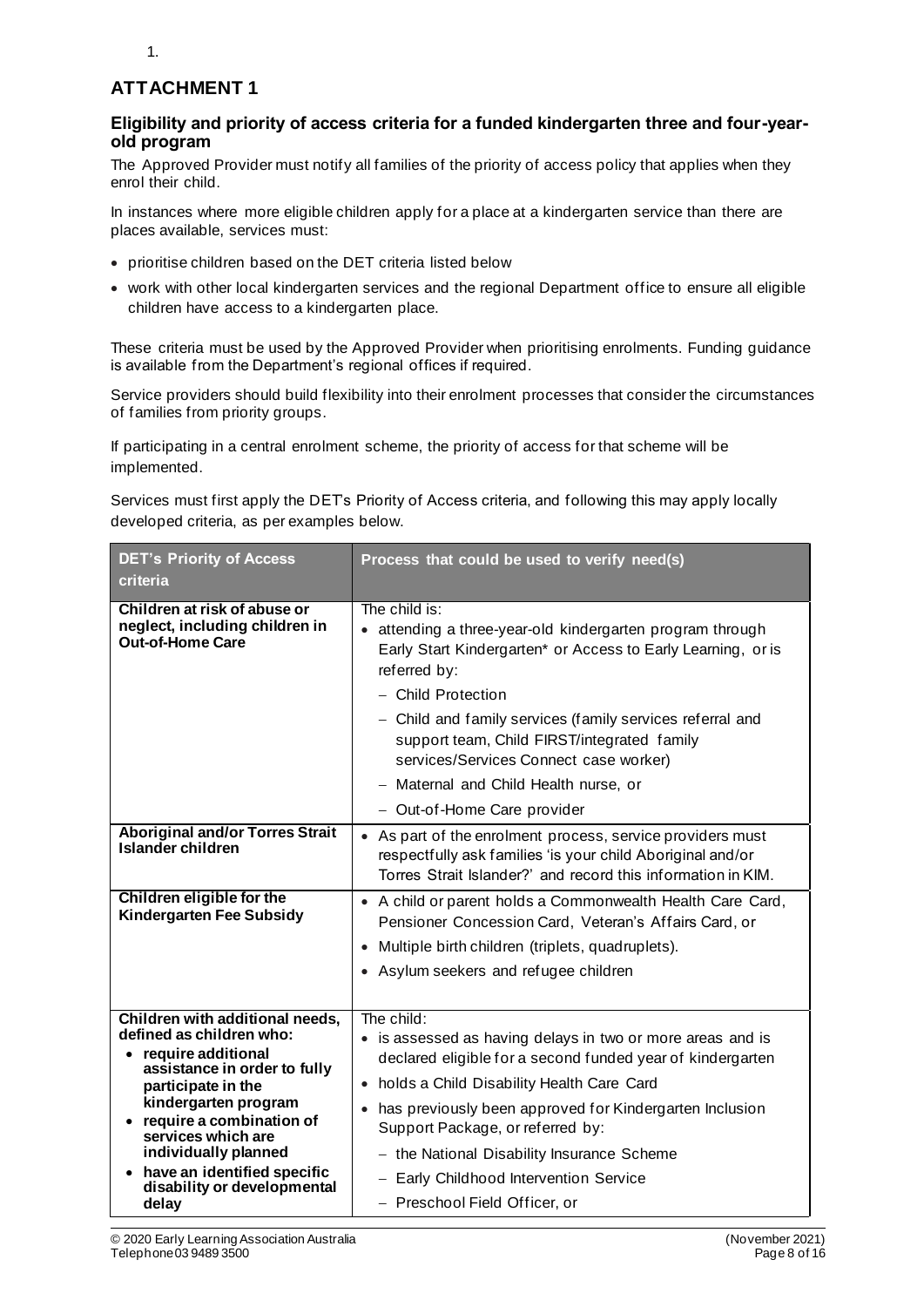|                                                                                                                                                            | - Maternal and Child Health nurse.                                                              |  |  |  |
|------------------------------------------------------------------------------------------------------------------------------------------------------------|-------------------------------------------------------------------------------------------------|--|--|--|
| <b>Examples to consider for second priority</b>                                                                                                            |                                                                                                 |  |  |  |
|                                                                                                                                                            | • children who turn four years of age by 30 April in the year they will attend kindergarten; or |  |  |  |
|                                                                                                                                                            | • children who turn three years of age* by 30 April in the year they will attend kinderg arten  |  |  |  |
| • children turning six years of age at kindergarten who have been granted an exemption from<br>school-entry age requirements by the regional office of DET |                                                                                                 |  |  |  |
| preference                                                                                                                                                 | • children who have a sibling that has previously attended the same kindergarten as their first |  |  |  |
| <b>Examples to consider for third priority</b>                                                                                                             |                                                                                                 |  |  |  |
|                                                                                                                                                            | • service for transient families e.g. RAAF, seasonal workers and tourism workers                |  |  |  |
| • date of application                                                                                                                                      |                                                                                                 |  |  |  |
| • local community zoning                                                                                                                                   |                                                                                                 |  |  |  |

**Note:** DET's Priority of Access (POA) guidelines are to ensure that kindergarten programs are available to those children who stand to benefit the most from attending early education. In mixed age groups, POA guideline will equally prioritise three and four-year-old children that are considered vulnerable. Where programs for three- and four-year old children are provided separately, the POA criteria will be applied separately for each age cohort.

### **\* Early Start Kindergarten and Three-Year-Old Kindergarten**

During the roll-out of Three-Year-Old Kindergarten, Early Start Kindergarten (ESK) will continue to provide 15 hours a week of funded kindergarten for all eligible children up until 2029, when threeyear-old children across the state will have access to 15 hours.

It is important to continue to enrol eligible children in ESK as this ensures that service providers receive all funding entitlements and that these children have access to 15 funded hours of kindergarten across Victoria. ESK enrolments contribute to School Readiness Funding (SRF) calculations for service providers. It also allows DET to continue to monitor efforts to engage the most vulnerable children in kindergarten across Victoria and provide additional targeted support where required through SRF or Early Childhood LOOKOUT.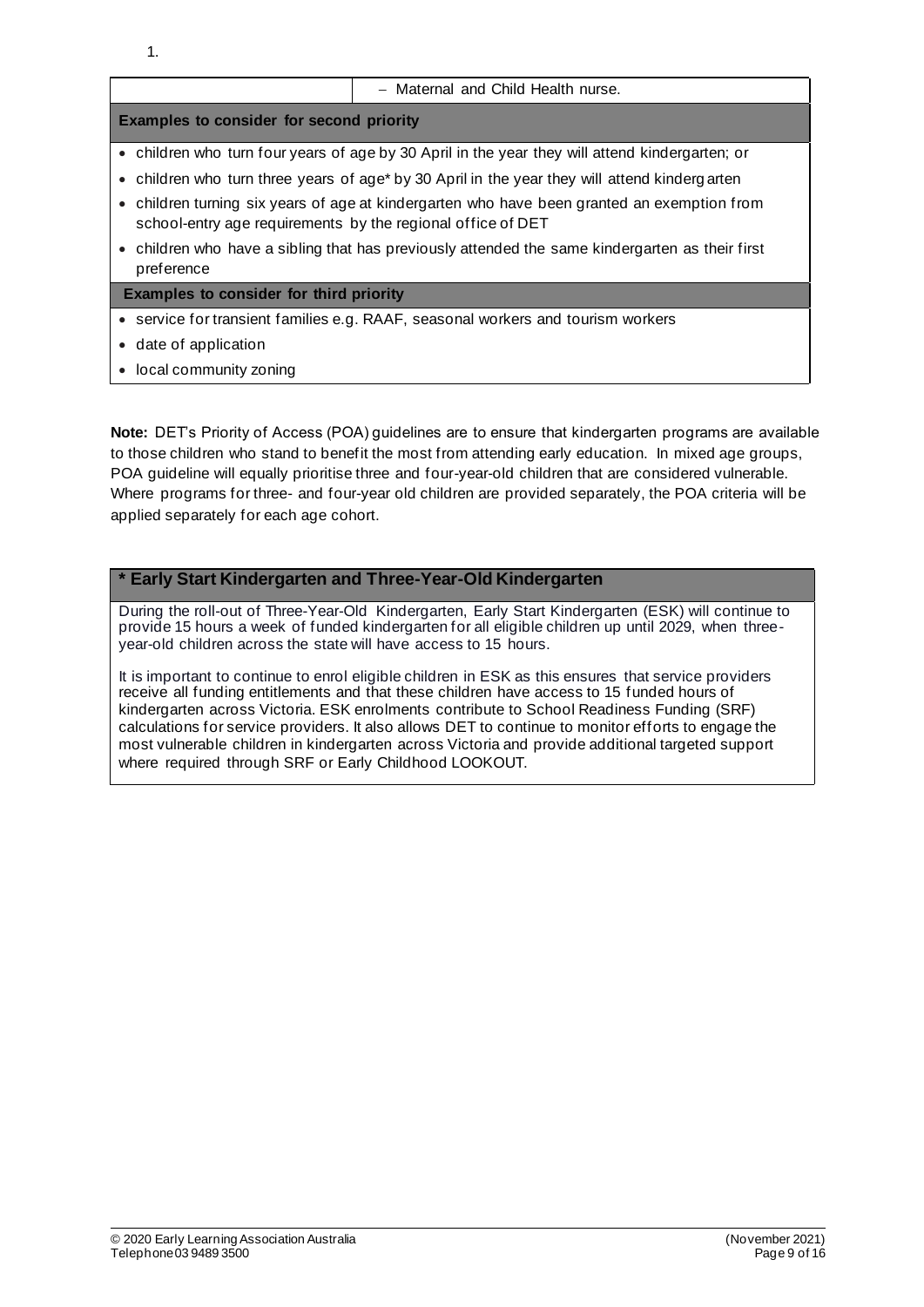

# **ATTACHMENT 2 General enrolment procedures for funded kindergartens programs**

### **1. Application for a place**

- Enrolment applications will be accepted any time after the child has turned three or four years of age or from April 30<sup>th</sup> in the year of attendance.
- Enrolment application forms are provided by the service and are provided to the parents/carers together with information about the requirements of the law for enrolment, locating and accessing immunisation services, obtaining an up-to-date AIR Immunisation History Statement and a copy of the *Enrolment and Orientation Policy*.
- Darebin Council will determine the date(s) by which applications must be received for offer of places in the three and four-year-old funded kindergarten programs.
- A separate application form must be completed for each child, and for each proposed year of attendance at the service.
- To facilitate the inclusion of all children into the program, the enrolment application form should clearly identify any additional or specific needs of the child (refer to *Inclusion and Equity Policy*).
- All children in Three-Year-Old Kindergarten will be expected to transition to Four-Year-Old Kindergarten in the following year.

Currently, children in Four-Year-Old Kindergarten program who have developmental delays in two or more key areas of development and would benefit from a second year of kindergarten, are eligible to access a second year of funded kindergarten following an assessment by an early childhood teacher. A funded second year of kindergarten will only be available for children in the Four-Year-Old program who meet the above criteria.

Parents/carers of children applying for a second year of funded four-year-old kindergarten must also submit an enrolment application form for the following year.

A copy of the child's birth certificate and proof of address must be submitted to Darebin Registration System with all applications.

Completed enrolment application forms are submitted online Access to completed enrolment application forms will be restricted to the person responsible for the enrolment process, the Approved Provider, Nominated Supervisor and educators at the service, unless otherwise specified by the Approved Provider.

Applications will be entered on the Darebin Registration System waiting list using the eligibility and priority of access criteria.

Applications received after the above dates set by Darebin Council. will be considered if there are available places, and after all other applicants have been offered a place, in line with the eligibility and priority of access criteria of Darebin Council and Thornbury Kindergarten Inc.

### **2. Offer of places**

- Tentative places will be offered in writing to applicants in accordance with the eligibility and priority of access criteria of the service making clear that confirmation of places is not final until an up -to-date AIR Immunisation History Statement has been received, assessed and found acceptable.
- Thornbury Kindergarten Inc. requires parents/carers who have been offered a tentative place to provide an up-to-date AIR Immunisation History Statement for assessment two months prior to the child first attending the service in order that a confirmed place can be offered.
- The documentation is assessed as outlined in the *Immunisation enrolment toolkit for early childhood education and care services* by the person responsible for the enrolment process on behalf of the Approved Provider. The "Key dates work form for immunisation and enrolment" in the *Immunisation enrolment toolkit for early childhood education and care services* is used to determine the date at which immunisations must be up to date. The toolkit also provides guidance on assessing immunisation documentation to determine if a child is up to date or qualifies for an exemption. The following documents and resources can be accessed from https://www2.health.vic.gov.au:
	- − The Immunisation enrolment toolkit for early childhood education and care services (search 'Immunisation enrolment toolkit')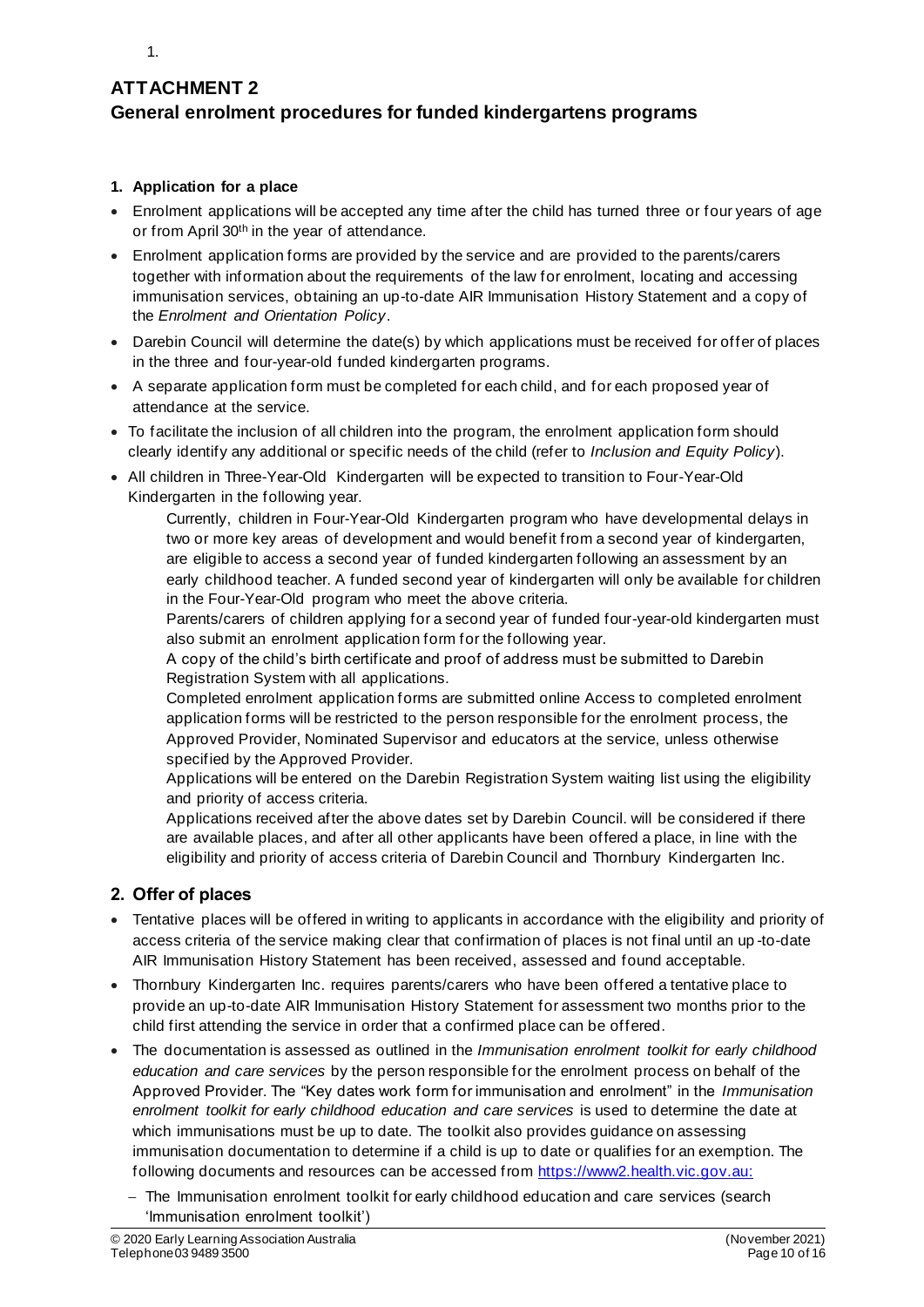- 1.
- − The Key dates work form for Immunisation and enrolment (search 'Key Dates work form')
- − Hard copies of the immunisation resources (search 'immunisation resources order form')
- The acceptable outcomes of the assessment for offering a confirmed place are:
	- − That the next due vaccine for the child on the AIR Immunisation History Statement is within the acceptable timeframe for an enrolment, or;
	- − That the child has been assessed by Thornbury Kindergarten Inc. as being eligible for a 16-week grace period
- The person responsible for the enrolment process advises the parent/carer in writing whether a confirmed place is offered, and the enrolment can proceed.
- Parents/carers who **do not** have an up-to-date AIR Immunisation History Statement and whose child is **not** eligible for the grace period cannot be offered a place and are referred to Australian Childhood Immunisation Register or to an immunisation provider (refer to Appendix 4 – Letter for parents/carers who do not have acceptable immunisation documentation).
- Offer of places in the three and four-year-old funded kindergarten programs will be made at the same time.
- Parents/carers who do not wish to accept the offer of a tentative or confirmed place, or intend to withdraw their enrolment, are requested to notify the Approved Provider, or the person responsible for managing the enrolment process at the service, in writing as soon as possible.
- An enrolment record and other relevant information will be provided by Thornbury Kindergarten Inc. to the parent/carers after a confirmed place has been accepted.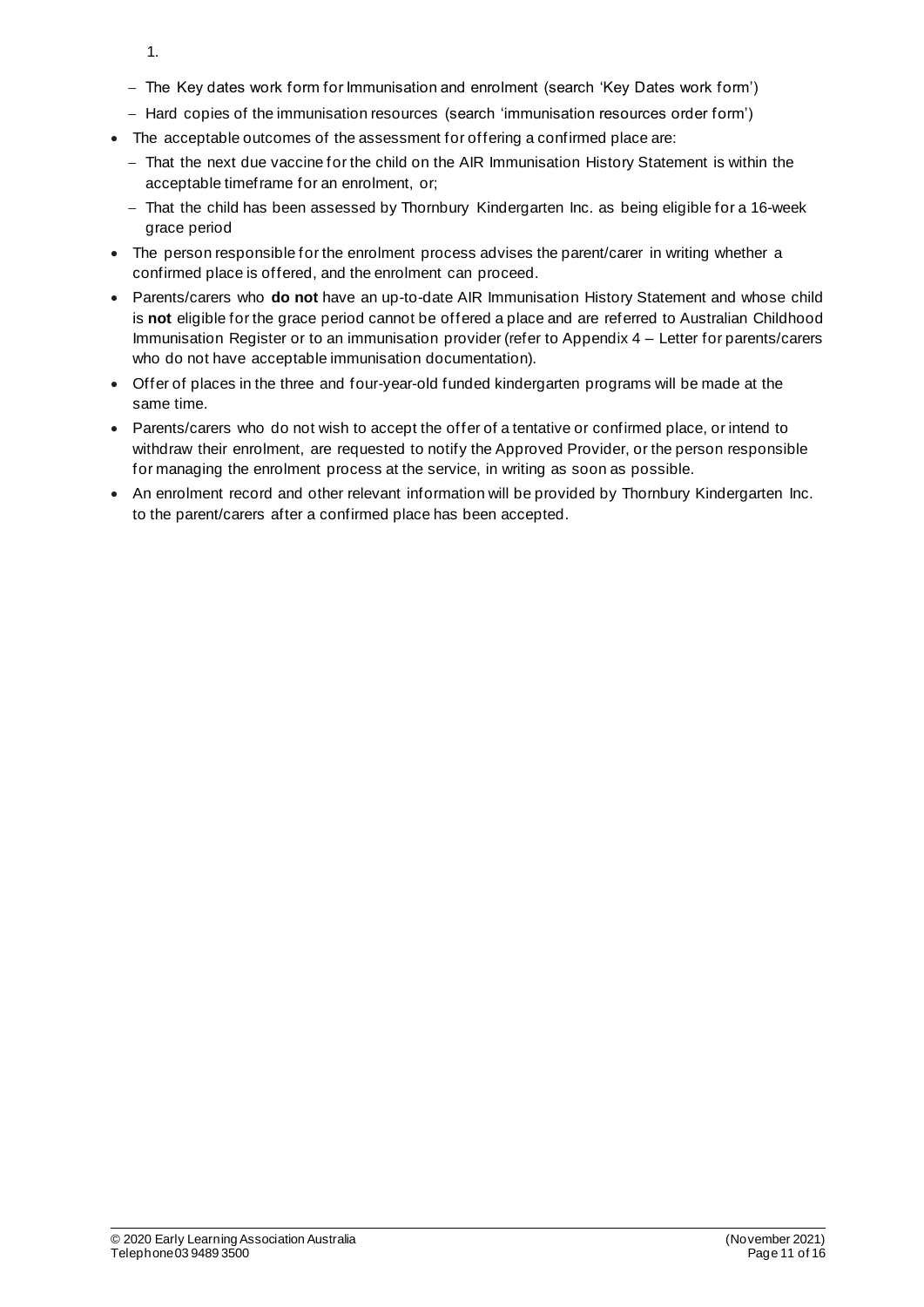# **ATTACHMENT 3 Sample Enrolment Application Form**

#### **Thornbury Kindergarten Inc.**

Complete this enrolment application form and:

• notify the service of any changes to your address or other relevant information by contacting[insert telephone number].

#### **Enrolment and immunisations**

1.

The Government's No Jab No Play laws requires children to be age-appropriately immunised before enrolment can be confirmed.

• Parents/carers offered tentative places will be asked to provide the AIR Immunisation History Statement to Thornbury Kindergarten Inc. by April 30<sup>th</sup> in the year of attendance that shows that their child's immunisations are up to date.

Confirmation of places is finalised after the documentation has been assessed that the child is up to date or that the child has been assessed as being eligible for a 16-week grace period and the eligibility assessment form has been completed.

Further information on immunisation requirements for enrolment in early childhood services is available on the State Government's Better Health Channel at.www.betterhealth.vic.gov.au/campaigns/no-jab-noplay

| This application is for my child to attend Thornbury Kindergarten Inc. in [insert year].          |             |                       |  |  |  |  |
|---------------------------------------------------------------------------------------------------|-------------|-----------------------|--|--|--|--|
| No @ This application is for a second year of funded four-year-old kindergarten D الشَّيْئَةِ Yes |             |                       |  |  |  |  |
| If yes, please attach a copy of the relevant paperwork.                                           |             |                       |  |  |  |  |
| [Delete this question if the application is for a three-year-old program]                         |             |                       |  |  |  |  |
|                                                                                                   |             |                       |  |  |  |  |
|                                                                                                   |             |                       |  |  |  |  |
| Date of birth: $\frac{1}{\sqrt{1-\frac{1}{2}}}$                                                   | $\Box$ Male | Female                |  |  |  |  |
|                                                                                                   |             |                       |  |  |  |  |
|                                                                                                   |             | Postcode: ___________ |  |  |  |  |
| Telephone number: (Home) _____________ (Business) ___________ (Mob) ____________                  |             |                       |  |  |  |  |
|                                                                                                   |             |                       |  |  |  |  |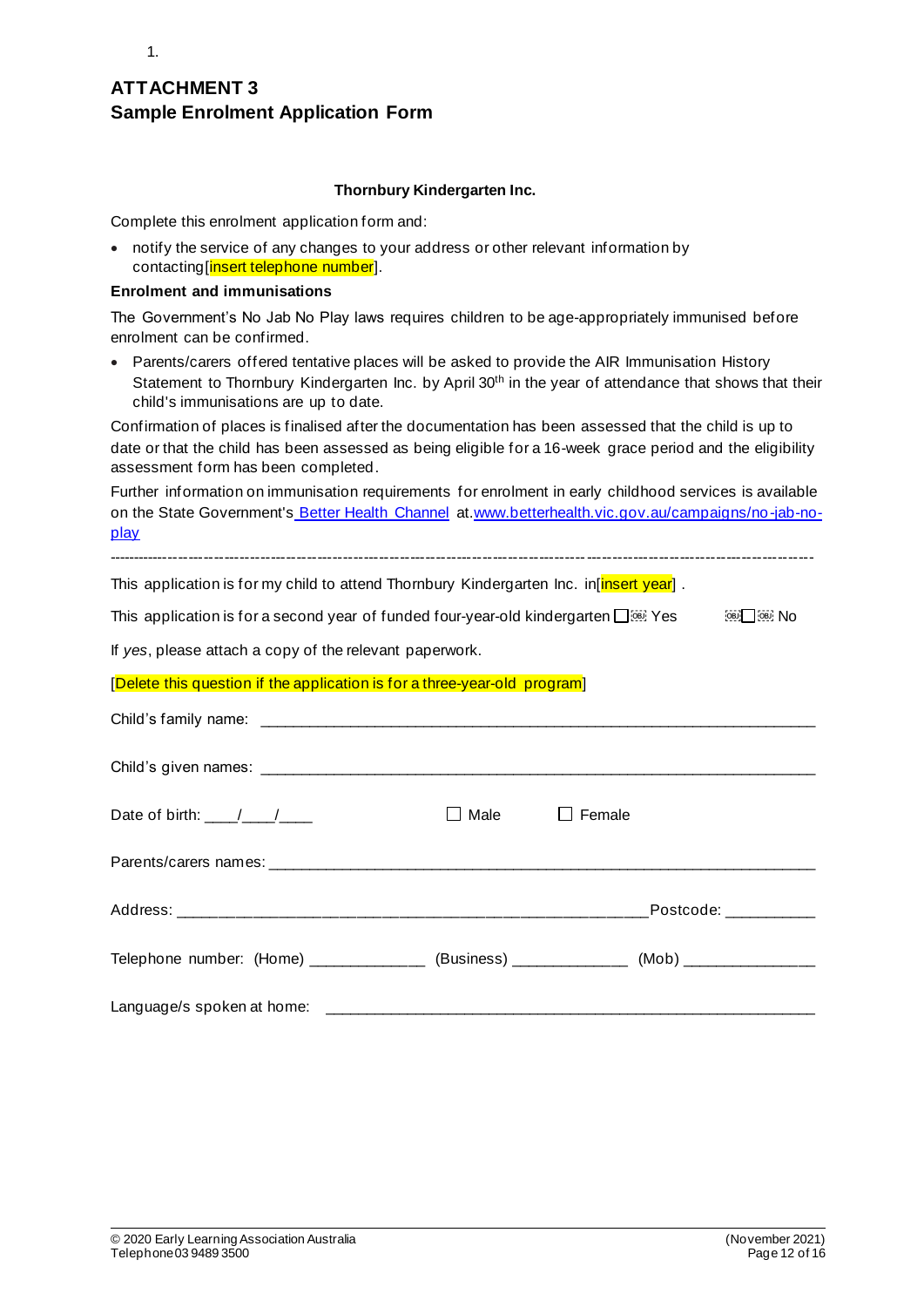1.

# **3. Kindergarten Fee Subsidy (For data collection only)**

Please indicate if you are eligible for one of the following concessions, or meet one of the following criteria:

| Health Care Card $\square$                                                                                                                                                                                                       | Resolution of Status Visa (RoS) Visa Class CD,               |            |           |  |  |
|----------------------------------------------------------------------------------------------------------------------------------------------------------------------------------------------------------------------------------|--------------------------------------------------------------|------------|-----------|--|--|
| Pensioner Concession Card □                                                                                                                                                                                                      | Subclass 851 □                                               |            |           |  |  |
| $DVA$ Gold Card $\Box$                                                                                                                                                                                                           | Refugee and Special Humanitarian Visas 200-<br>217 $\square$ |            |           |  |  |
| DVA White Card $\square$                                                                                                                                                                                                         | Triplets or Quadruplets $\square$                            |            |           |  |  |
| Bridging Visas A-F                                                                                                                                                                                                               | Aboriginal or Torres Strait Islander $\square$               |            |           |  |  |
| Temporary Protection/Humanitarian Visas 447,<br>451, 785 or 786 □                                                                                                                                                                |                                                              |            |           |  |  |
| <b>Children with additional needs</b>                                                                                                                                                                                            |                                                              |            |           |  |  |
| Does your child have additional needs?                                                                                                                                                                                           |                                                              | $\Box$ Yes | $\Box$ No |  |  |
|                                                                                                                                                                                                                                  |                                                              |            |           |  |  |
| You are encouraged to discuss your child's needs with the educator when your child's place is<br>confirmed.                                                                                                                      |                                                              |            |           |  |  |
| $\Box$ Yes $\Box$ No<br>Is your child registered with a specific support service/agency?                                                                                                                                         |                                                              |            |           |  |  |
|                                                                                                                                                                                                                                  |                                                              |            |           |  |  |
| <b>Additional information</b>                                                                                                                                                                                                    |                                                              |            |           |  |  |
| Does your child have a medical condition?                                                                                                                                                                                        |                                                              | $\Box$ Yes | $\Box$ No |  |  |
|                                                                                                                                                                                                                                  |                                                              |            |           |  |  |
| Do you acknowledge that your child's acceptance to Thornbury Kindergarten Inc. is determined<br>by the requirements of priority of access outlined in Thornbury Kindergarten Inc.'s enrolment<br>policy: $\Box$ Yes<br>$\Box$ No |                                                              |            |           |  |  |
| Signature of parent/carer:                                                                                                                                                                                                       |                                                              |            |           |  |  |

Date: \_\_\_\_\_\_\_\_\_\_\_\_\_\_\_\_\_\_\_\_\_\_\_\_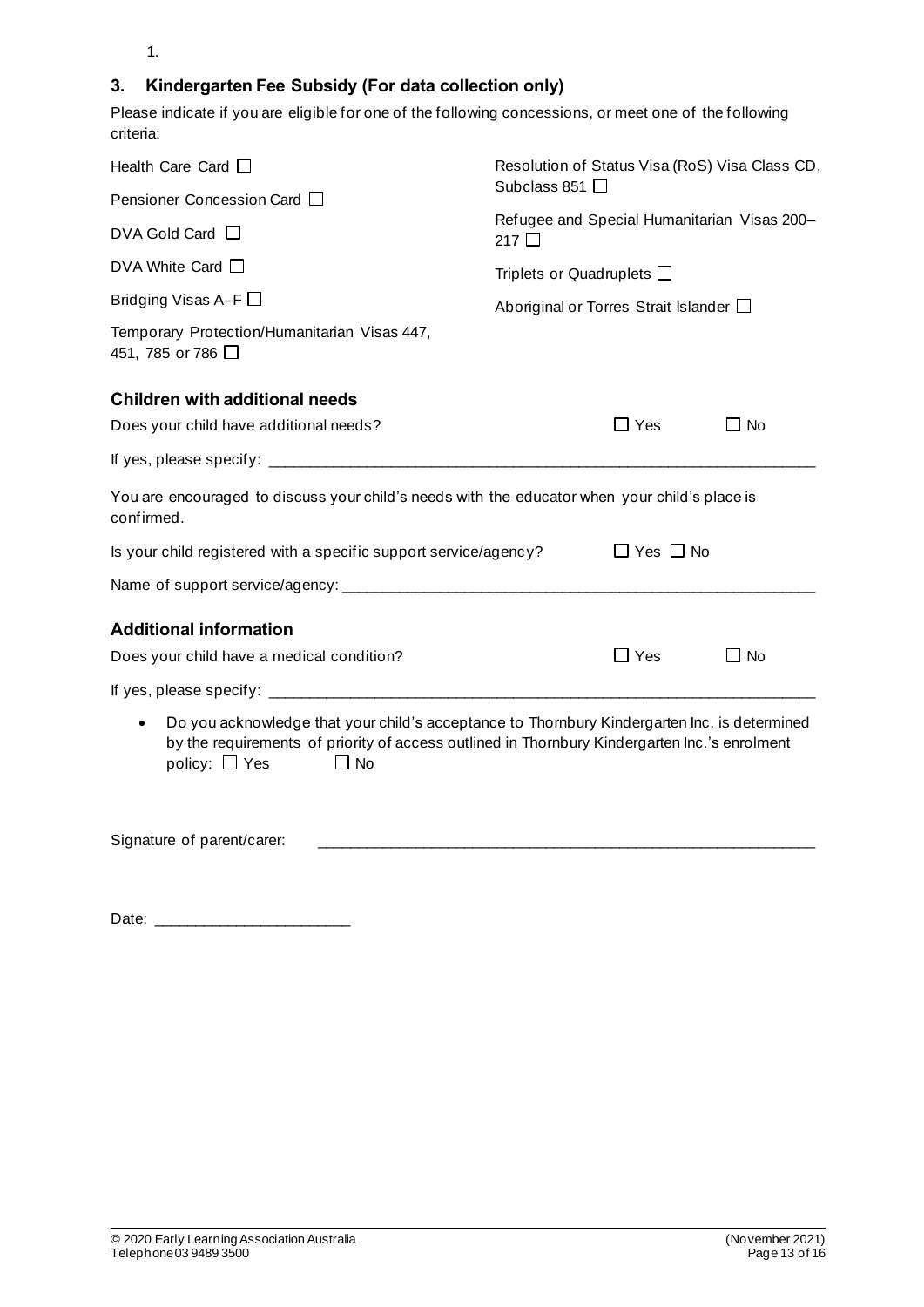# **ATTACHMENT 4 Sample online enrolment form**

All our enrolment documentation is completed online. Parents/carers without computer access will be provided use of centre computers, support and assistance from the Approved Provider to complete the enrolment process. Should you require any support in completing the enrolment form please contact our Director on director@thornburykinder.com or our Enrolment Representative on enrolments@thornburykinder.com